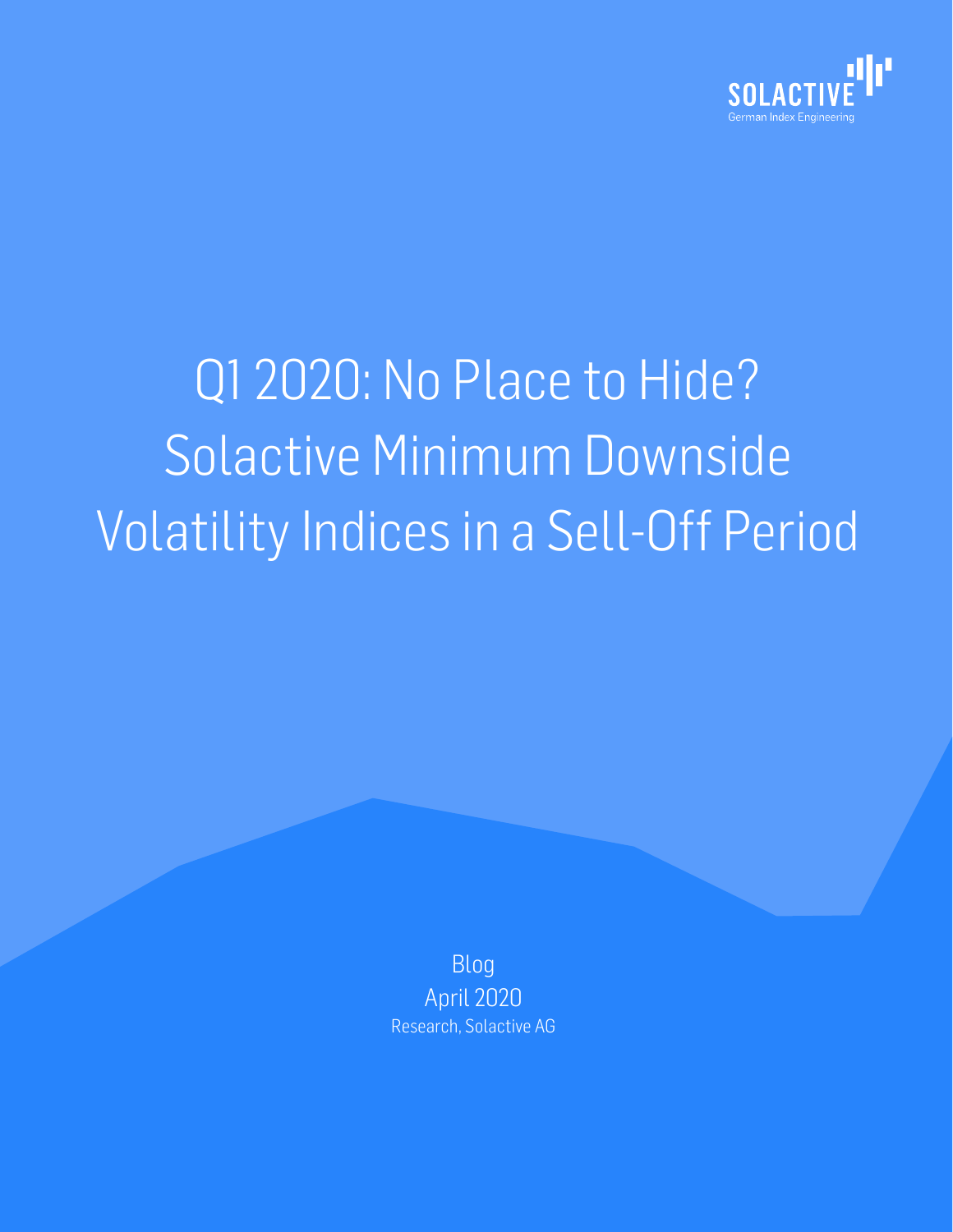

 $\overline{\phantom{0}}$ .<br>F During the first quarter of 2020, capital markets got shaken up by a sharp rise in volatility as well as an unprecedentedly quick downturn in equities. It took the Solactive GBS Global Markets Large & Mid Cap USD Index 20 days and the Solactive US Large Cap Index16 days to enter bear market territory (conventionally defined as a drop of 20% from peak) – the fastest sell-off pace ever.

 $\mathbf{r}$  $\overline{\phantom{a}}$  $\overline{a}$  $\ddot{\phantom{0}}$  $\ddot{\phantom{0}}$  $\frac{1}{2}$ We examine the performance of three Solactive Minimum Downside Volatility indices during 1Q20 and other periods. There weren't many stock segments left immune during the past weeks, which is why these indices took a hit as well. However, they may provide more stability and downside protection in comparison to their benchmarks. Relative to minimum volatility strategies, Minimum Downside Volatility indices performed slightly worse or aligned to them during market downturns. However, during a longer timeframe, MDV indices' performance was either better or similar to that of minimum volatility indices. Therefore, it may be implied that by minimizing only downside volatility, investors can protect themselves to a certain degree from market downturns without sacrificing too much upside potential during times of calm in the market.

## Solactive Minimum Downside Volatility Indices – Reducing Downside, Allowing Upside

In a white paper from 2017, Solactive published a concept that is based on over 60-years-old research by Harry M. Markowitz. The idea – simple and very effective – is to focus on the part of volatility that investors really want to avoid when they aim to reduce volatility. Our Minimum Downside Volatility (MDV) strategy optimizes a portfolio by minimizing the downside volatility. As investors can most likely live with pure upside volatility, they should be interested in minimizing negative returns whenever they aim to reduce a portfolio's volatility. Downside volatility is a risk measure that only takes returns below a given threshold – e.g. zero – into consideration. As a result of the optimization process, we get a portfolio that focuses intuitively on what investors really want to prevent. Please find more details as well as the technical background in our white paper with the title "[Minimum Downside](https://www.solactive.com/wp-content/uploads/2018/04/Solactive_Minimum-Downside-Volatility-Indices.pdf)  [Volatility Indices](https://www.solactive.com/wp-content/uploads/2018/04/Solactive_Minimum-Downside-Volatility-Indices.pdf)".

The concept is quite intuitive and very powerful, not only in reducing volatility, but also in achieving a better performance of an index in comparison to its benchmark. In this blogpost, we analyze the performance of MDV indices during the first quarter of 2020 and the sell-off period from Feb-12 until Mar-23, 2020, as well as in other turbulent periods within the last two years. To provide a bigger picture, we also look at their performance over a longer time period. The indices we analyze are the following. [Please check our website for more information about these indices.]

- [Solactive All Country Minimum Downside Volatility GTR,](https://www.solactive.com/indices/?se=1&index=DE000SLA3UX7)
- [Solactive Developed ex US Minimum Downside Volatility GTR,](https://www.solactive.com/indices/?se=1&index=DE000SLA3U06) and
- [Solactive US Large Cap Minimum Downside Volatility GTR,](https://www.solactive.com/indices/?se=1&index=DE000SLA3TY7)

as well as their respective benchmarks [\(Solactive GBS Global Markets Large & Mid Cap USD Index TR,](https://www.solactive.com/indices/?se=1&index=DE000SLA7737) [Solactive](https://www.solactive.com/indices/?se=1&index=DE000SLA4HL7)  [GBS Developed Markets ex United States Large & Mid Cap USD Index TR,](https://www.solactive.com/indices/?se=1&index=DE000SLA4HL7) an[d Solactive US Large Cap Index \(GTR\)\)](https://www.solactive.com/indices/?se=1&index=DE000SLA0Q47).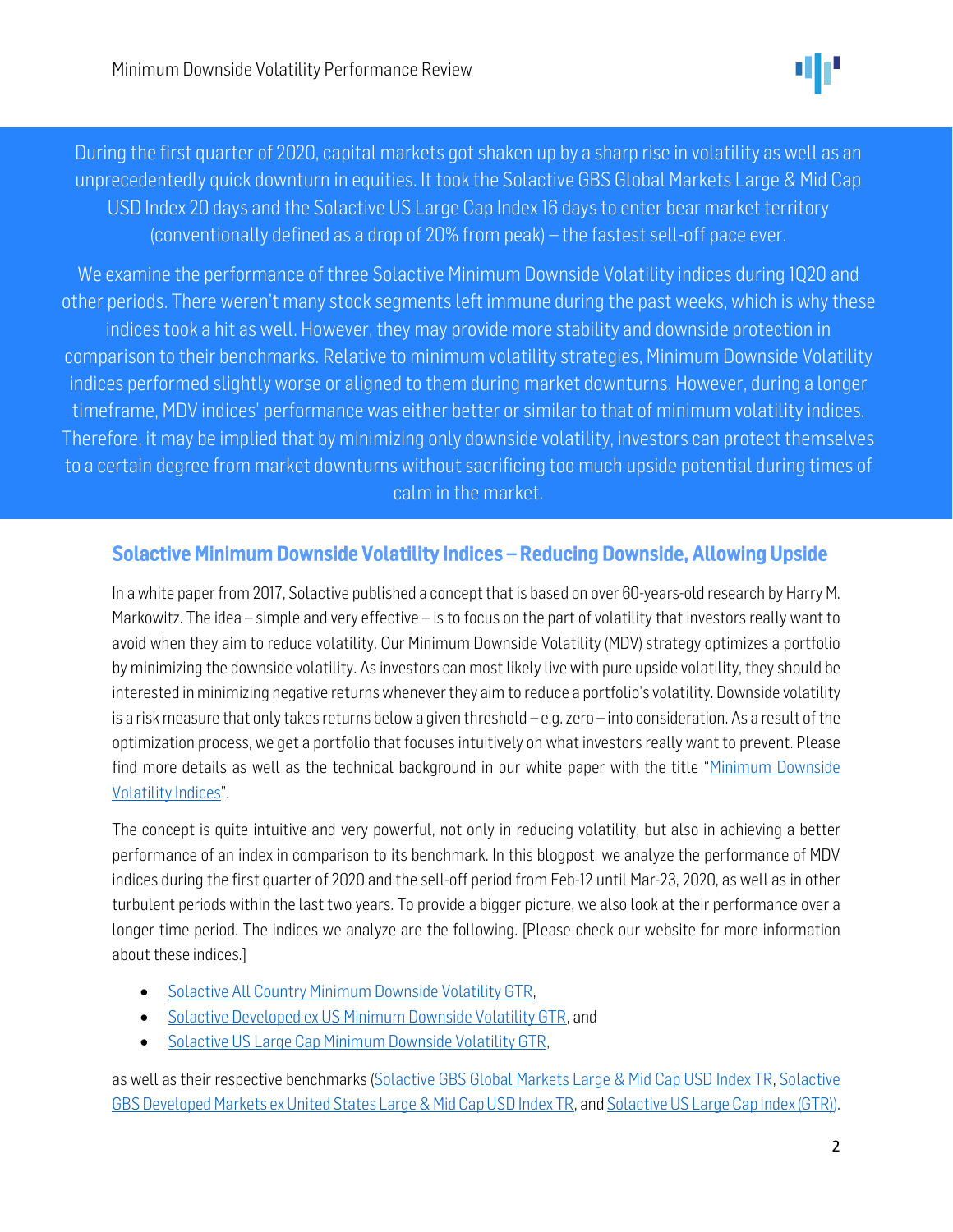

# MDV – A Better Place to Hide During a Sell-Off

The current crisis around the coronavirus and the accompanying sell-off in the first quarter of 2020 were unprecedented, and we have all heard enough about spectacular new records around the speed of the downturn. During such a period there may not be any good place to hide in the equity world. However, indices constructed with our MDV-concept at least offered (on average) slightly better returns than the respective benchmark indices. As the recent sell-off did not spare many areas, our MDV-indices did not remain unaffected. To get a bigger picture of how the concept performed during downturns, we also look at the period until the end of 2018, during which the stock market stood at the brink of a bear market. Back then, the MDV-indices muddled through a period of downside volatility far better than their benchmarks.

Table 1 provides a performance-overview of the above-mentioned indices during different timeframes.

| Performance (Total Return)                          | <b>Global Markets</b><br>Large & Mid Cap | All Country<br><b>MDV</b> | DM ex US<br>Large & Mid Cap | DM ex US MDV | US Large Cap | US LC MDV |
|-----------------------------------------------------|------------------------------------------|---------------------------|-----------------------------|--------------|--------------|-----------|
| 1st quarter 2020<br>Dec-31, 2019 - Mar-31, 2020     | $-21.21%$                                | $-18.99%$                 | $-23.16%$                   | $-19.49%$    | $-19.12%$    | $-20.09%$ |
| Sell-Off 1st quarter<br>Feb-12, 2020 - Mar-23, 2020 | $-33.60\%$                               | $-31.41%$                 | $-34.19%$                   | $-30.71%$    | $-33.55%$    | $-33.79%$ |
| Sell Off 2018<br>Sep-21, 2018 - Dec-25, 2018        | $-16.87%$                                | $-11.06%$                 | $-15.52%$                   | $-9.88%$     | $-19.31%$    | $-13.01%$ |
| Last 2 years<br>Mar-30, 2018 - Mar-31, 2020         | $-7.78%$                                 | $-3.73%$                  | $-16.69%$                   | $-9.79%$     | 2.59%        | 3.81%     |

#### Table 1: Performance overview, different MDV-indices and their benchmarks; Gross total return in USD

# MDV-Indices During Different Time Periods

We present performance and volatility figures for selected periods in order to provide insights into the results MDV-indices achieve. Turbulent times are especially interesting, as these have a large impact on overall performance numbers. If the MDV-strategies manage not to capture the same magnitude of a down movement as the market, while not being limited on the upside, an outperformance over a longer periodmay be the outcome.

First Quarter of 2020: During the first quarter of 2020, the MDV-strategies outperformed their benchmarks, except for the US equity market, where the performance was almost in line with that of the market. Unsurprisingly, their overall volatility, as well as downside volatility, were lower than those of their benchmarks.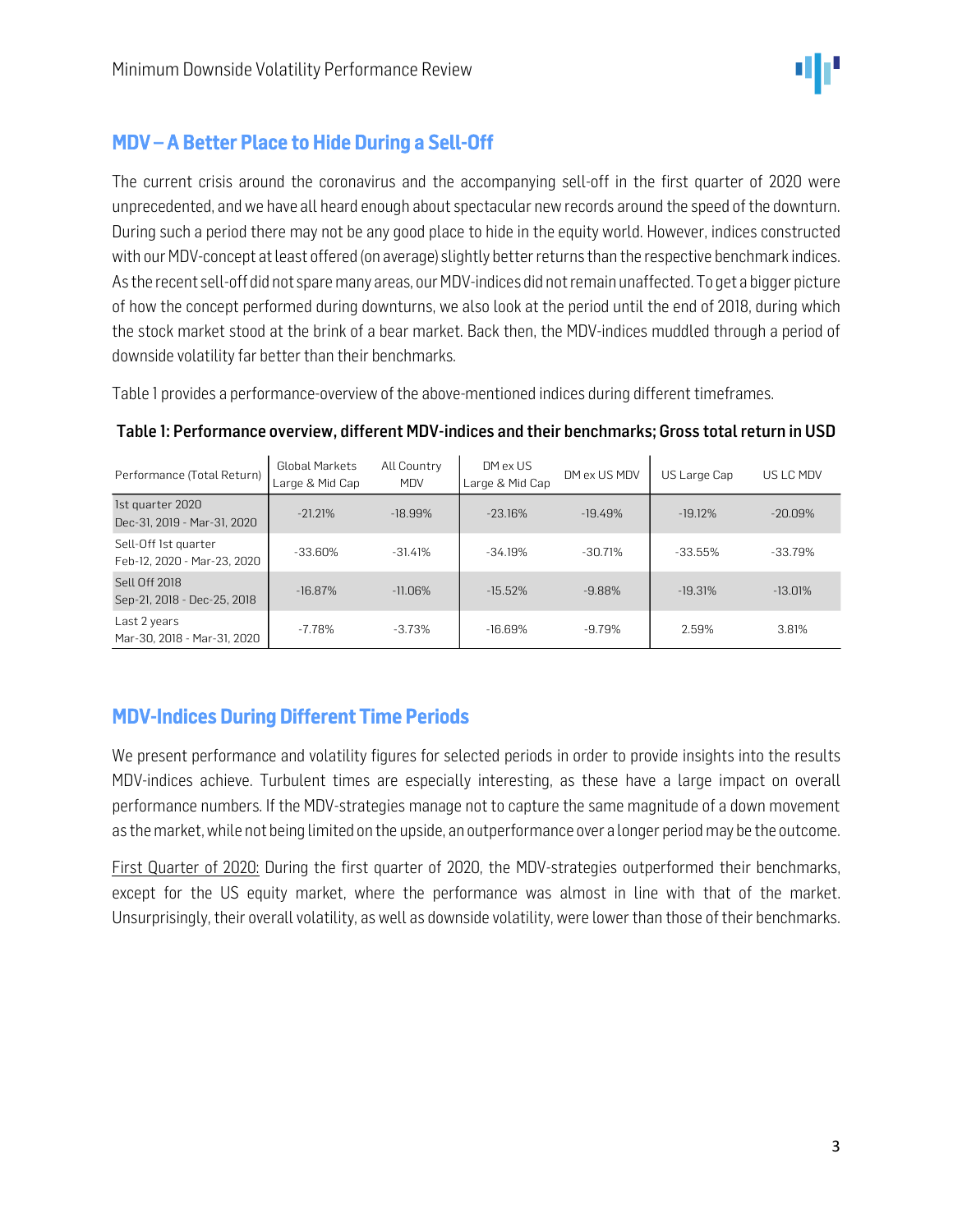

| 1st quarter 2020<br>Dec-31, 2019 - Mar-31, 2020 | <b>Global Markets</b><br>Large & Mid Cap | All Country<br><b>MDV</b> | DM ex US<br>Large & Mid Cap | DM ex US MDV | US Large Cap | US LC MDV |
|-------------------------------------------------|------------------------------------------|---------------------------|-----------------------------|--------------|--------------|-----------|
| <b>Total Return</b>                             | $-21.21%$                                | $-18.99%$                 | $-23.16%$                   | $-19.49%$    | $-19.12%$    | $-20.09%$ |
| Mean Return p.a.                                | $-61.05\%$                               | $-56.53%$                 | $-64.73%$                   | $-57.59\%$   | -56.80%      | $-58.83%$ |
| Volatility                                      | 43.87%                                   | 37.70%                    | 36.14%                      | 30.50%       | 55.51%       | 51.57%    |
| Downside Volatility                             | 35.66%                                   | 31.33%                    | 30.89%                      | 26.05%       | 42.33%       | 39.86%    |

#### Table 2: Performance and volatility overview 1st quarter of 2020, different MDV-indices and their benchmarks; Gross total return in USD

Sell-Off Period First Quarter of 2020, Feb-12 until Mar-23, 2020: The recent sell-off materialized in a very short time window of trading days and our MDV-indices couldn't fully detach from it, but have been exhibiting a less pronounced drawdown combined with a better risk return profile. On average, they outperformed their benchmarks with a 2.2 percentage points outperformance for the global equity market, and a 3.5 percentage points outperformance for the developed markets version excluding the US. In the US, the performance gap of the US Large Cap MDV index to its benchmark was -0.2 percentage points. The performance differences during this sell-off are crucial as they could play an important role for the whole year of 2020 – or another longer timeframe.

#### Table 3: Performance and volatility overview during the recent sell-off, different MDV-indices and their benchmarks; Gross total return in USD

| Sell-Off 1st quarter<br>Feb-12, 2020 - Mar-23, 2020   Large & Mid Cap | <b>Global Markets</b> | All Country<br><b>MDV</b> | DM ex US<br>Large & Mid Cap | DM ex US MDV | US Large Cap | US LC MDV |
|-----------------------------------------------------------------------|-----------------------|---------------------------|-----------------------------|--------------|--------------|-----------|
| <b>Total Return</b>                                                   | $-33.60\%$            | $-31.41%$                 | $-34.19%$                   | $-30.71%$    | $-33.55\%$   | $-33.79%$ |
| Mean Return p.a.                                                      | $-97.49\%$            | -96.64%                   | $-97.69%$                   | $-96.32%$    | $-97.47\%$   | -97.56%   |
| Volatility                                                            | 55.64%                | 47.99%                    | 41.74%                      | 35.15%       | 73.99%       | 67.10%    |
| Downside Volatility                                                   | 54.98%                | 48.92%                    | 47.83%                      | 40.64%       | 64.89%       | 61.28%    |

Sell-Off Period end of 2018, Sep-21 until Dec-25, 2018: To get another picture of how the MDV-strategy can navigate a portfolio through a storm, we compare the three MDV-indices to their benchmarks in the sell-off period of late-2018. Back then, market participants feared a tightening cycle by the US central bank and eventually heightened valuations decreased sharply. During this time period, all three MDV-indices outperformed their benchmarks by 5.64 to 6.30 percentage points.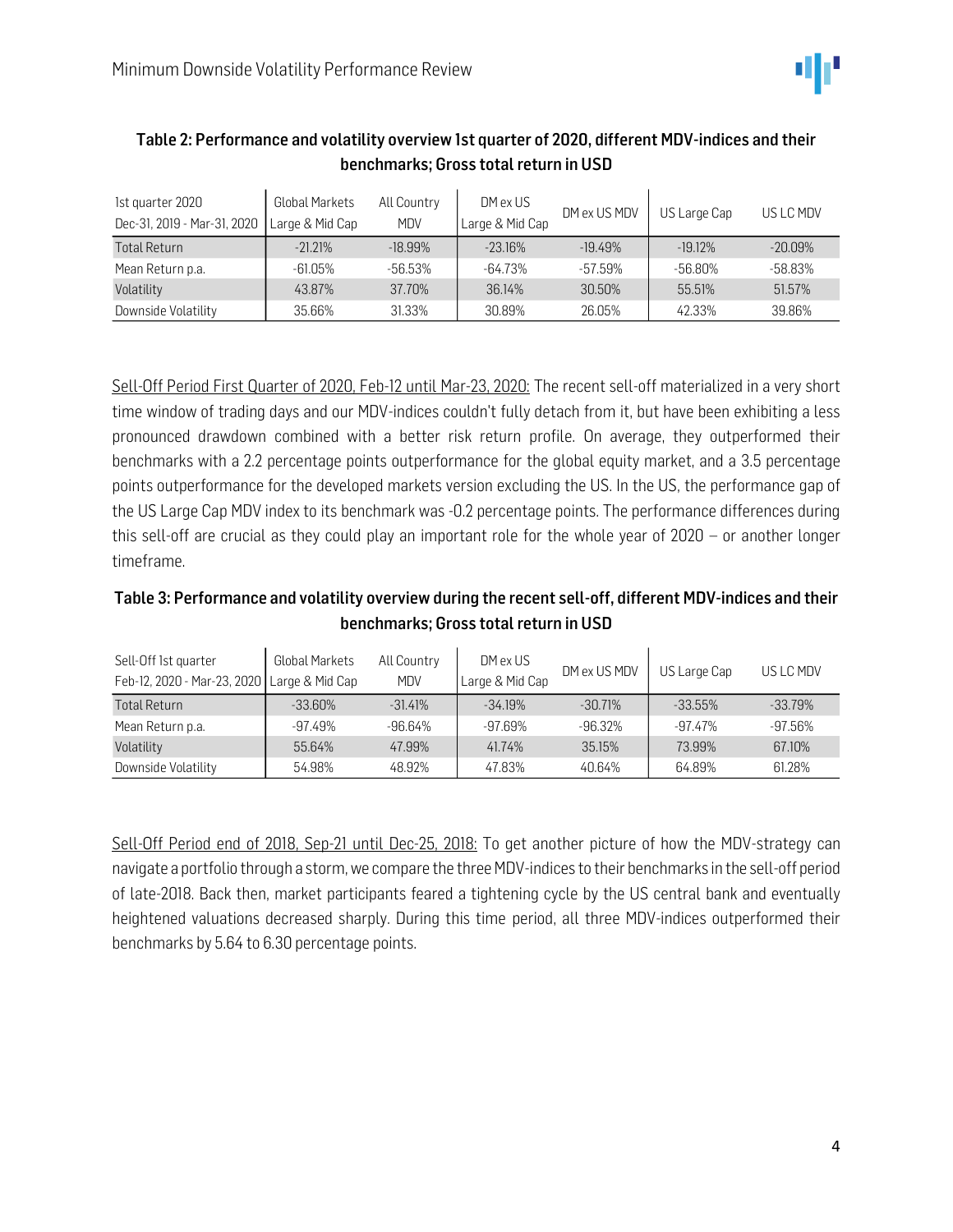

| Sell Off 2018<br>Sep-21, 2018 - Dec-25, 2018 | Global Markets<br>Large & Mid Cap | All Country<br><b>MDV</b> | DM ex US<br>Large & Mid Cap | DM ex US MDV | US Large Cap | US LC MDV  |
|----------------------------------------------|-----------------------------------|---------------------------|-----------------------------|--------------|--------------|------------|
| Total Return                                 | $-16.87\%$                        | $-11.06\%$                | $-15.52\%$                  | $-9.88\%$    | $-19.31%$    | $-13.01\%$ |
| Mean Return p.a.                             | $-50.35%$                         | $-35.85%$                 | -47.23%                     | $-32.59%$    | -55.64%      | -41.02%    |
| Volatility                                   | 15.07%                            | $10.04\%$                 | 12.89%                      | 9.39%        | 20.59%       | 15.27%     |
| Downside Volatility                          | 13.28%                            | 9.04%                     | 11.59%                      | 8.34%        | 18.01%       | 13.45%     |

#### Table 4: Performance and volatility overview during the 2018 sell-off, different MDV-indices and their benchmarks; Gross total return in USD

Last two years, Mar-30, 2018 until Mar-31, 2020: The better performance figures during the two selloffs of the last two years led to a better overall performance of the MDV-indices during this timeframe. At the same time, their volatility was again notably lower than the benchmarks', which resulted in better risk-adjusted returns.

| Table 5: Performance and volatility overview during the last two years, different MDV-indices and their |
|---------------------------------------------------------------------------------------------------------|
| benchmarks; Gross total return in USD                                                                   |

| Last 2 years<br>Mar-30, 2018 - Mar-31, 2020   Large & Mid Cap | <b>Global Markets</b> | All Country<br><b>MDV</b> | DM ex US<br>Large & Mid Cap | DM ex US MDV | US Large Cap | US LC MDV |
|---------------------------------------------------------------|-----------------------|---------------------------|-----------------------------|--------------|--------------|-----------|
| <b>Total Return</b>                                           | $-7.78%$              | $-3.73%$                  | $-16.69%$                   | $-9.79%$     | 2.59%        | 3.81%     |
| Mean Return p.a.                                              | $-3.90%$              | $-1.85%$                  | $-8.59%$                    | $-4.94%$     | 1.26%        | 1.86%     |
| Volatility                                                    | 18.43%                | 14.83%                    | 15.70%                      | 12.70%       | 23.51%       | 20.72%    |
| Downside Volatility                                           | 14.40%                | 11.90%                    | 12.65%                      | 10.26%       | 17.56%       | 15.64%    |

Long term: In a timeframe that includes the great financial crisis as well as the recent sell-off, the outperformance of MDV-strategies is noteworthy. From May 2006 until today, the Solactive GBS Developed Markets ex United States Large & Mid Cap USD Index returned 26.84%, and the Solactive US Large Cap Index yielded 162.86%. The respective MDV-strategies Solactive Developed ex US Minimum Downside Volatility and Solactive US Large Cap Minimum Downside Volatility outperformed these benchmarks by 69.20 and 37.34 percentage points with +96.04% and +200.20%, respectively. The broad Solactive All Country Minimum Downside Volatility had a total return of 173.17% during this period. Once more, volatility was lower for the MDVstrategies. Over a time period spanning from May 2006 until the end of Q1 2020, Minimum Downside Volatility indices' performance was either better or aligned with that of comparable minimum volatility indices, whereas their performance was slightly worse or similar to them during the most recent market downturns.

Performance relative to comparable strategies: During the two most recent market sell-offs (those of 2018 and 2020), the performance of MDV indices was slightly worse or aligned with that of comparable minimum volatility indices (which focus on minimizing the overall volatility of a portfolio). However, over a longer time frame from May 2006 until the end of Q1 2020, MDV indices' performance was either better or similar to that of minimum volatility indices. Therefore, it may be implied that by minimizing only downside volatility, investors can protect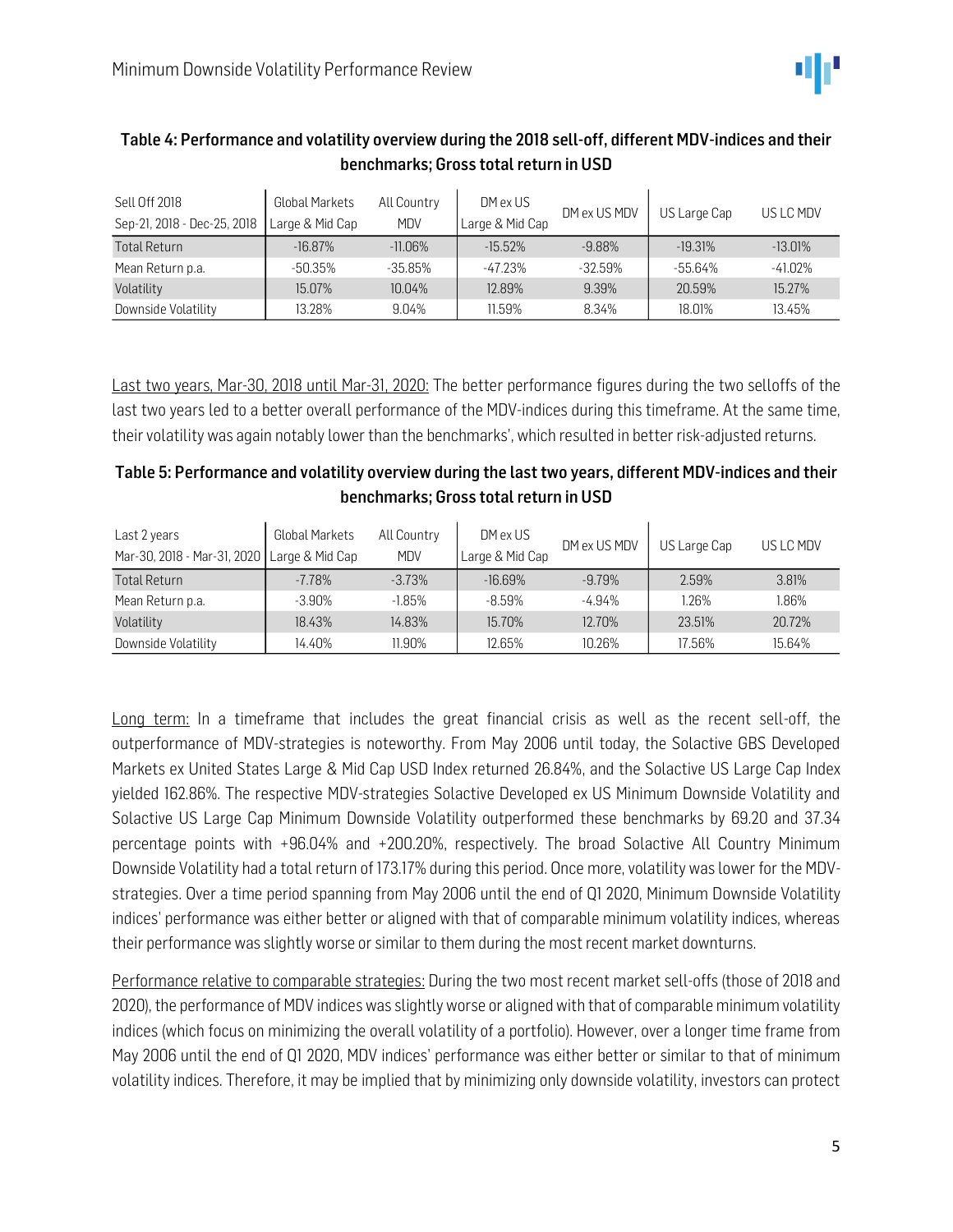

themselves to certain degree from market downturns without sacrificing too much upside potential during times of calm or bull markets.

## Charts: Slightly Better Picture for the MDV-Indices



#### Chart 1: Ratio MDV index levels against benchmarks, 1st quarter of 2020

#### Final Remarks

For some equity indices, the first quarter of 2020 was the worst first quarter ever. Obviously, as the above shows, our MDV-indices were just a slightly better place to hide. To get a better understanding of how MDV performs, we present a bigger picture and examine other turbulent market phases as well as a longer time period. What we observe from the ex-post performance analyses is that the MDV-strategies deliver a reduced volatility during a downturn. At the same time, they do not seem to give up on the upside, although the US-version underperforms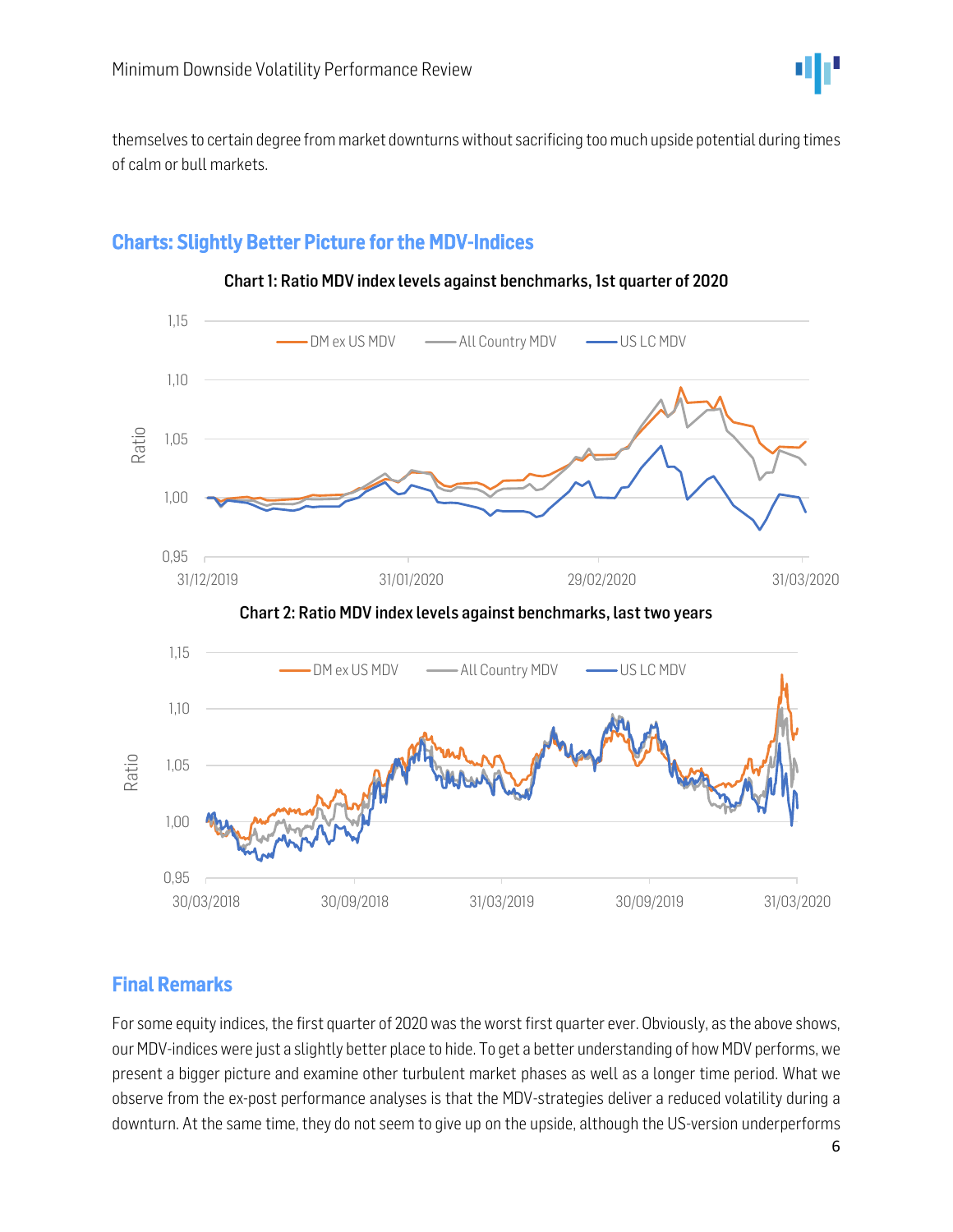

in a bull market environment. This combination – not taking the full downswing while holding up well on the way up – yields to an outperformance over a time period that includes crises, bear markets, recoveries, and bull markets. Hence, if we regard a timeframe that is long enough to include turbulent periods, e.g. May-2006 until today, the magic of the simple but very powerful MDV-approach becomes visible. Going forward, as the nature of capital markets will most likely not change with times of significantly elevated volatility and times of muted and stable volatility, our Minimum Downside Volatility concept offers investors some protection on the downside while trying to capture enough upside to outperform a given benchmark. Especially in time horizons that go through one or more regime shifts in which the volatility levels change materially, the MDV-strategy may perform well in comparison to the broad equity market.

Dr. Axel Haus, Team Head Qualitative Research Solactive AG